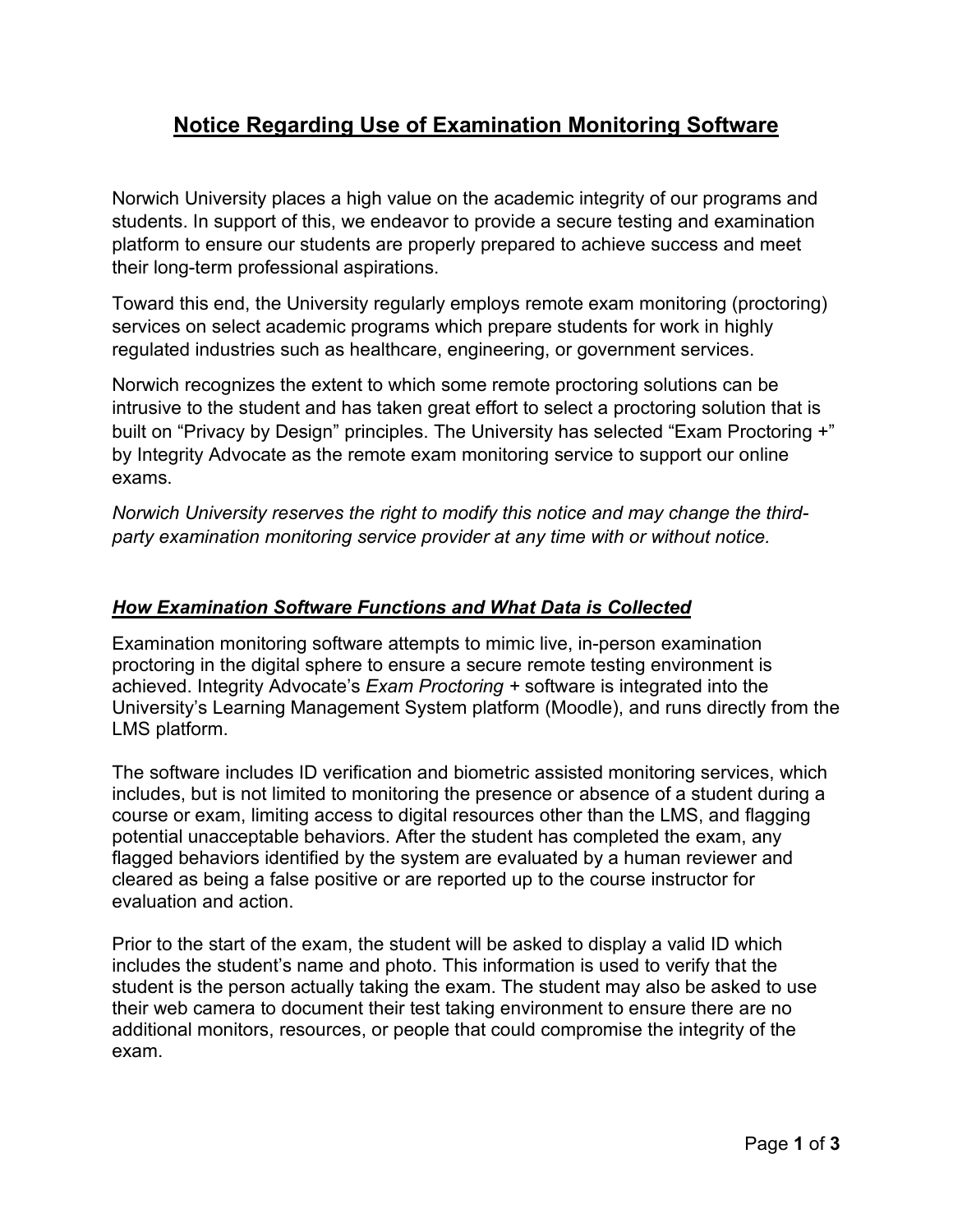### *Student Privacy*

Built on Privacy by Design principles, Integrity Advocate believes that privacy is best protected not through promises of data encryption, safeguards, and software limitations, but by limiting the information that is collected, retained, and shared. With Integrity Advocate, learners never have to share unnecessary personal information to complete a learning event.

Integrity Advocate is the only identity verification, participation monitoring, and exam proctoring solution built on Privacy by Design principles. Integrity Advocate protects learner privacy and ensures assessment integrity for online learning events. Leveraging human review assisted by artificial intelligence and biometric technology, services are available 24/7 on all devices, no plugins or software installation required.

Additional information about Integrity Advocate's privacy and accessibility features are included in the following links:

**Overview:** <https://www.integrityadvocate.com/compare/compare> **Privacy:** <https://www.integrityadvocate.com/privacy/privacy> **Features:** <https://www.integrityadvocate.com/features/features> **Accessibility:** <https://www.integrityadvocate.com/features/accessibility> **Availability:** <https://www.integrityadvocate.com/features/always-available>

## *Hardware and Software Requirements*

Integrity Advocate's hardware and system requirements are shown in the table below.

|                         | Windows                                               | Mac          | iPhone/iPad                                      | Android           | Linux        | Chrome OS    |
|-------------------------|-------------------------------------------------------|--------------|--------------------------------------------------|-------------------|--------------|--------------|
| <b>Operating System</b> | Windows 8+                                            | macOS 10.11+ | $IOS 10.11+$<br>(recommend at least<br>iPhone 7) | Android 8         | Ubuntu 18.04 | Chrome 58+   |
| Processor               | Intel Pentium or better                               | Intel        | $A10+$                                           | Snapdragon or ARM | Intel or ARM | Intel or ARM |
| Free RAM                | 2GB                                                   | 2GB          | 2GB                                              | 2GB               | 2GB          | 1GB          |
| <b>Upload Speed</b>     | 0.092 Mbps - 0.244 Mbps                               |              |                                                  |                   |              |              |
| Microphone              | Any Microphone, either internal or external           |              |                                                  |                   |              |              |
| Camera                  | 320x240 VGA resolution (minimum) internal or external |              |                                                  |                   |              |              |

#### *Best Practices for taking online remotely-proctored exams*

- 1. If possible, opt to take the examination at a neutral location such as a public or private school library study room.
- 2. Sanitize the physical environment. Clear the room of any identifying information you do not want stored in a recording (such as photos, documents, personal affects, etc.)